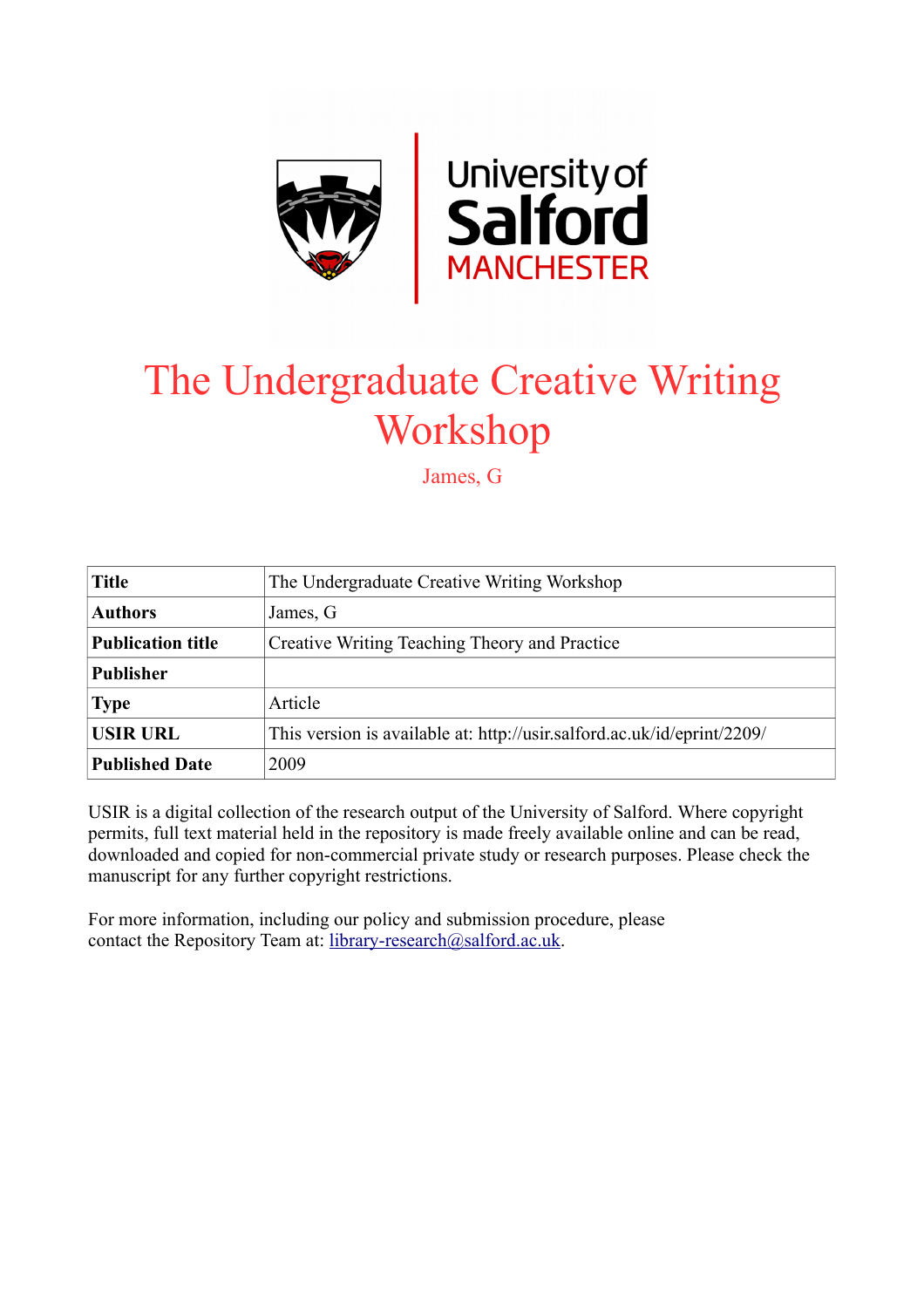# The Undergraduate Creative Writing Workshop

#### **Abstract**

More and more institutions are offering undergraduate Creative Writing Programmes. Many of these offer the workshop as part of that programme. The undergraduate creative writing workshop differs from the postgraduate one and is also different from workshops offered outside of the academy. This paper defines that workshop, and discusses some of its advantages and disadvantages. It offers some further thoughts about the undergraduate creative writing workshop in general. It looks at the format used at one institution, showing how previous modules feed into a Level 3 two semester long workshop. It illustrates the practice of one particular lecturer, giving special emphasis to how work is marked and feedback given within sessions to ensure maximum confidence and progress in students. Suggestions are made of useful strategies for workshop facilitators. This paper proposes that participating in a workshop is a skill that needs to be taught and that that skill is enhanced in students as they progress through the three levels, which in turn leads to the nature of the workshop changing as they progress .

#### Introduction

The high-powered creative writing workshop, often used on Masters courses, where students' work is scrutinized, deconstructed, defined, reconstructed and generally discussed in detail is relatively common. Outside of academia, critique groups and writers' circles of all levels exist, ranging form 'tea-parties', where everyone says something nice about everything, to hard-edged groups, with very strict procedural rules. Yet none of these scenarios is quite what is meant here by the 'undergraduate creative writing workshop'.

The participants of this workshop are either settling into a genre they know they want to work with generally or experimenting with something a little alien to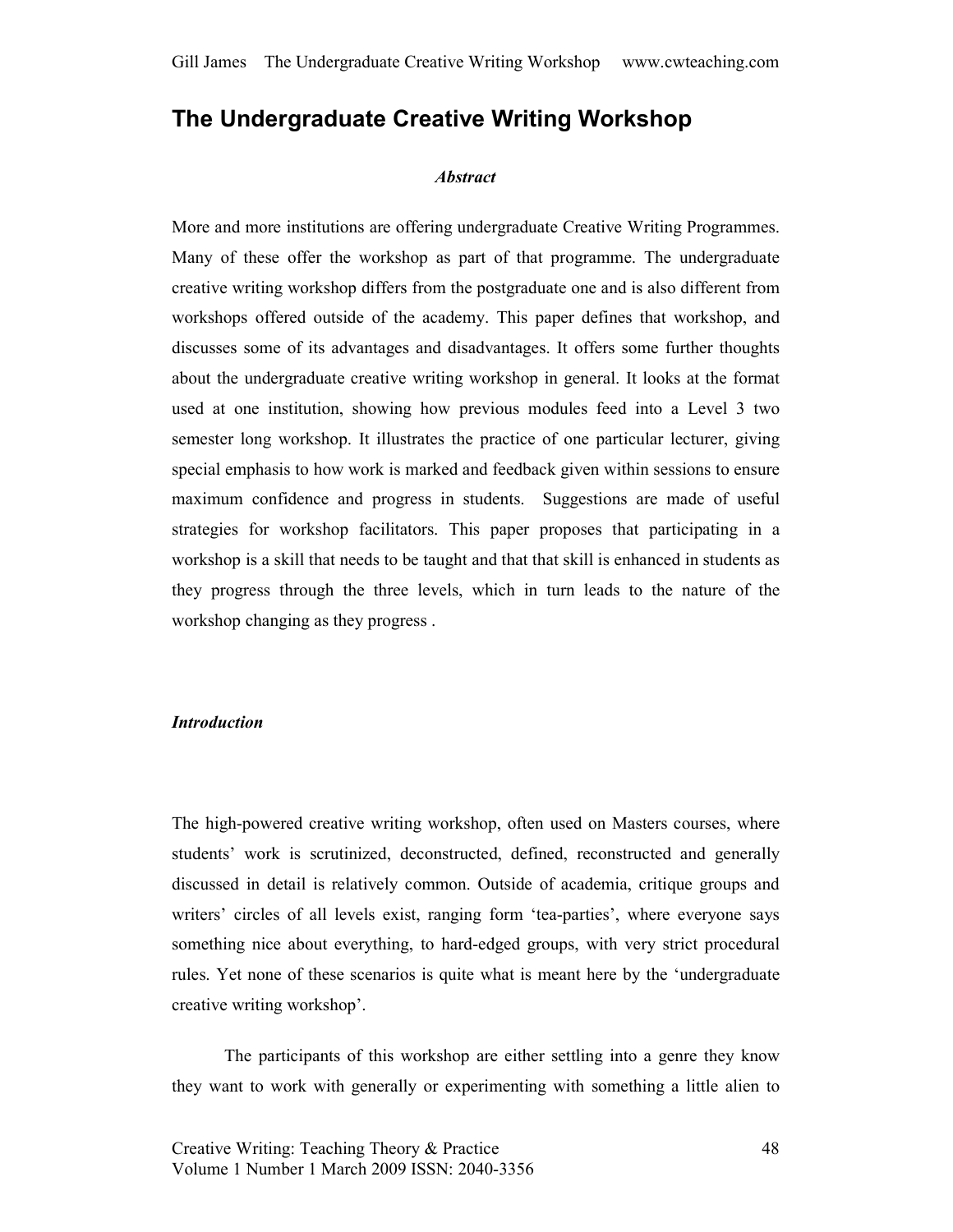them while they still can before they become, in some cases, jobbing writers; or in other cases relegate their writing to the status of hobby. They require very focussed feedback on their work. They will usually be working with people they know to some extent and with one professional academic. There is likely to be a wide variety of different types of writing within the group. This particular workshop will come at the end of an undergraduate course, so will include reasonably experienced writers. It will also be good preparation for postgraduate education.

#### What we do

Many students join our English and Creative Writing programme because they want to be writers and they live locally. The English element includes a vast quantity of reading. We smile as the first years complain at our working lunches that they seem to be doing more reading than writing. Our Level 3 students assure them that they will be doing much more writing in Levels 2 and 3. We all know that that will mean – they will be doing even more reading.

We run a two semester module in Level 3 entitled "Final Portfolio". Earlier modules are taught through seminars which contain a workshop element. The first session of the first Semesters Introduction to Creative Writing is largely taken up with establishing ground rules for the workshop element of each session. These ground rules will vary from group to group. Further semi-taught modules consist of lecturetype input from the tutor, seminar-type discussion of texts used, a creative writing exercise done in the classroom, the sharing of the work produced according to the group's workshop rules, and a more serious attempt at a similar exercise for homework to be workshopped at the next session.

Students in the Level 3 Final Portfolio group, then, are quite used to presenting work, having it scrutinized by peers and lecturer alike, giving similar feedback to peers, and then going away and rewriting – or not if they so choose – according to the feedback they have received. We actually work with students in groups of four in our own offices. This is a luxury for which we have had to negotiate, but by moving form a one hour meeting with twelve students to three one hour meetings with four, we save timetabling the headache of finding us small seminar rooms. Two students each week email work to us and other members of the group two days before the workshop.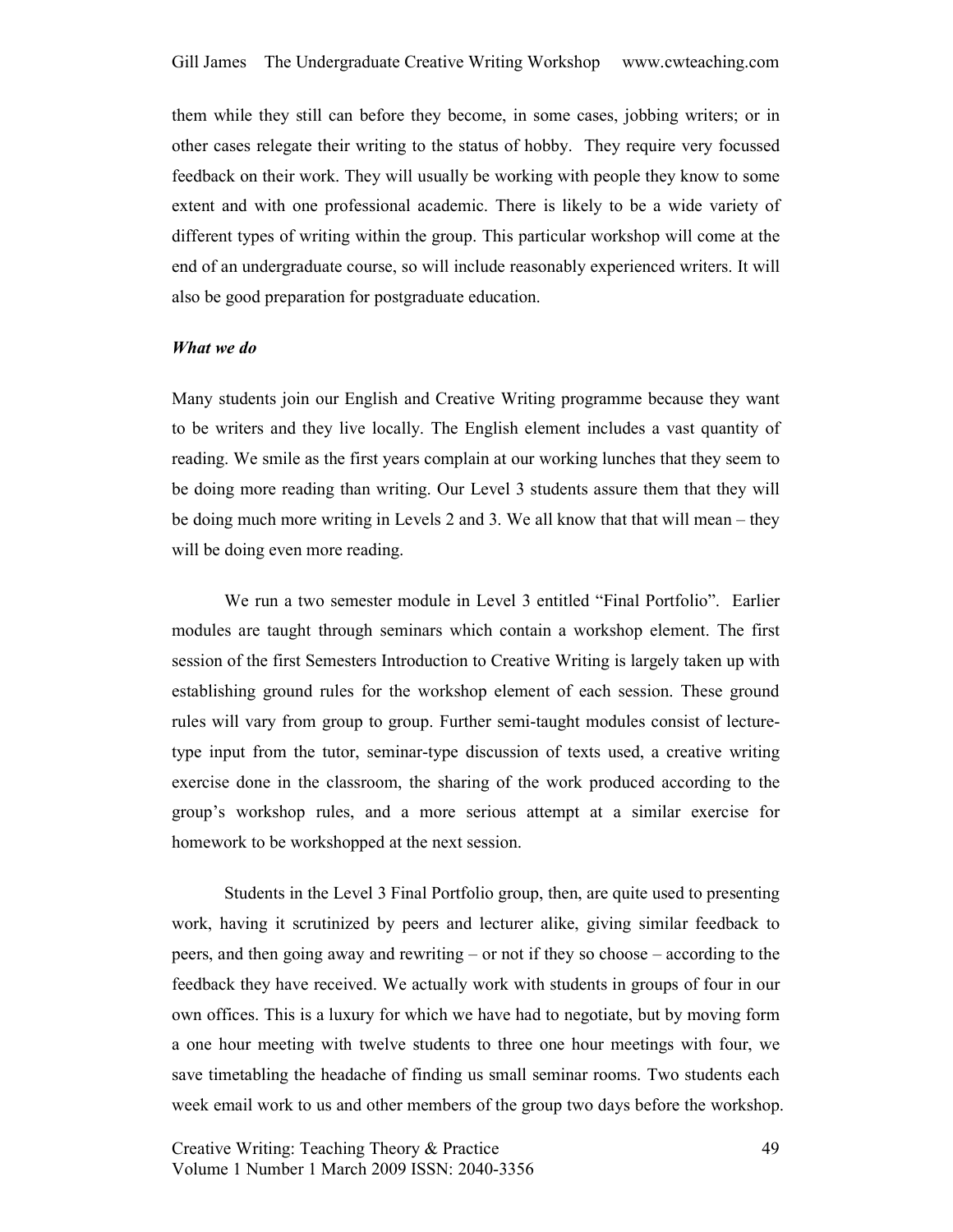We all have a chance then to read and make written comments on the work before the session. We spend about twenty-five minutes on each student's work. Each student brings their work to the workshop five times a semester.

The workshops are not genre-specific, nor is any attempt made to match students with lecturers who work in similar areas.

Students are working towards a 3,000 word creative piece of prose – a short story, an extract from a novel or a piece of life-writing, 30 minutes of film or stage script, or a collection of ten pages of poems. They also produce a 1,000 word Writer's Reflection. They are expected to supply drafts of the creative piece and a bibliography for the Writer's Reflection. The week before submission the students attend one-toone tutorials with their tutor. Interaction in between sessions is encouraged with or without the tutor.

# What I do

In my annotations, I go into as much detail as possible. I use a green (preferred but not always available) or blue pen. Red has negative connotations. Black is not visible enough. I ask slightly rhetorical questions on overall structure, characterisation, pace, balance between dialogue, description and exposition, dramatic tension, instances of telling instead of showing, line-breaks, use or metaphor – in fact on every technique with which we are all familiar and which isn't working all that well in the text in question. I pick up grammar, spelling and punctuation mistakes, clunky text and typos. The students do the same to each other's work.

Yet these are not the comments that matter most. They may be more useful in fact in the future when the student's own inner critic is better developed. At least at this point our students know how not to take these comments on the text personally. The comments at the end of the text are more important. They go something like this:

> 1. The main strengths of the piece are identified. I always start off with something positive. One can find something positive to say even about the direst of texts. At this stage, though, the texts tend to be more than reasonable.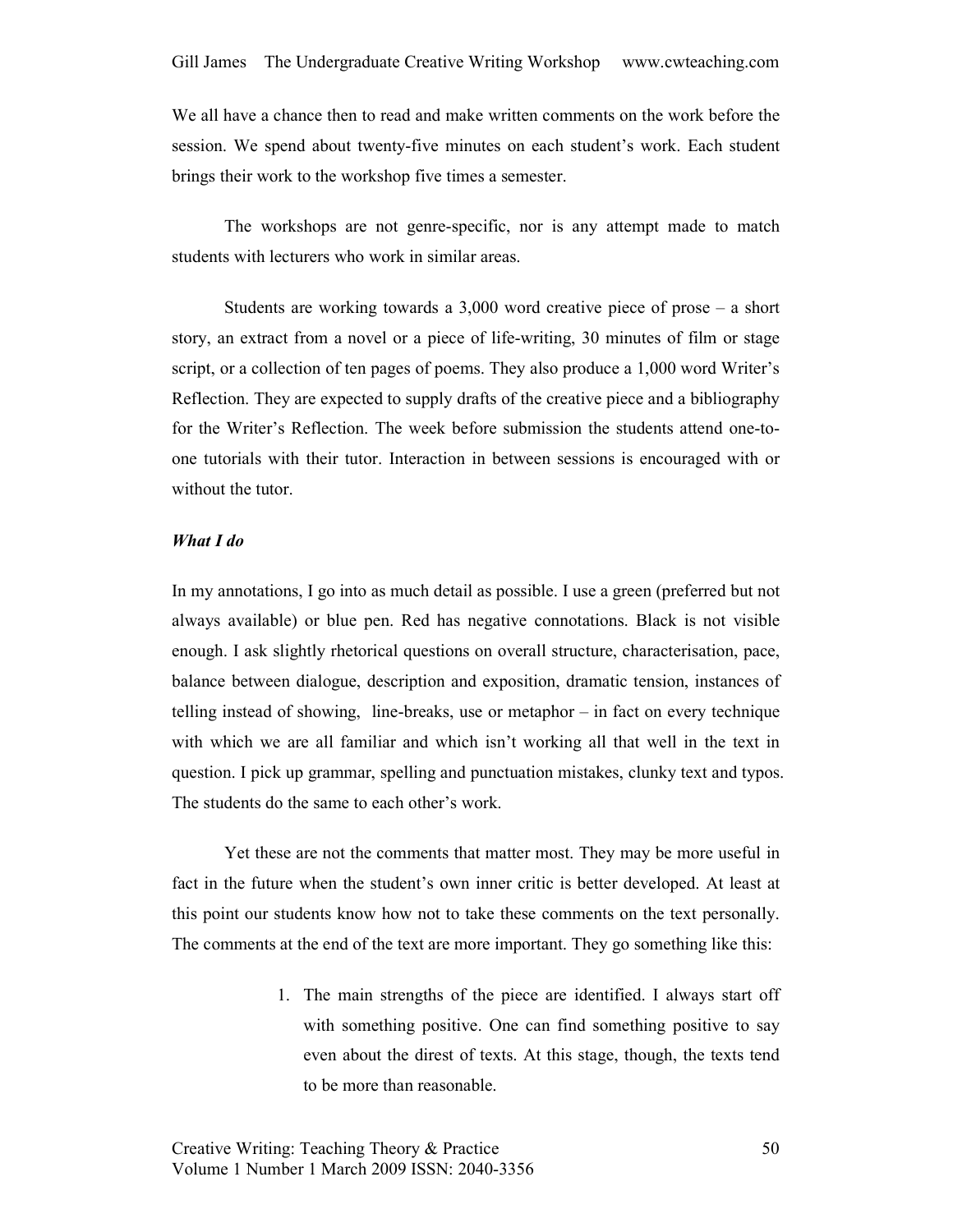- 2. The main weakness is highlighted. I usually only dwell on the biggest weakness. This is the one whose absence would make the biggest improvement to the text.
- 3. Up to three suggestions are given of techniques which will help the writer to improve their writing. I look for those which will make the biggest impact.
- 4. Finally I give a general note of encouragement.

This way of writing comments comes to me instinctively after years of teaching languages at secondary and tertiary level, where I used a similar pattern of assessment. Absolutely no grades are given for two reasons:

- 1. This is formative assessment, not summative.
- 2. If one gives a grade and even if one gives grades and comments the student tends to look only at the grade.

I am gratified to note that research indicates that this is good practice. Handley (2007) reports that negative grades can prevent students form internalising the comments and acting upon them in the future. Also, students tend to see the comment as justification for the grades. This is further discussed in When less is more: Students' experiences of assessment feedback (Handley et al 2007).

Starting with the positives leaves students' self-esteem intact and gives them the courage to listen professionally to constructive criticism. Vanderslice (2000: 155) also argues that

> students are often just as confused about what they are doing well as by what is not working. Further, by *beginning* with what is effective in a piece, students are better prepared to hear what they need to work on.

The comments at the end of the assignment are not the place for correcting every single fault. They are made to aid the student to make the most effective progress with the least amount of hurt. The annotated text, on the other hand, can be frighteningly packed with comments which may seem to add up to negativity. Yet it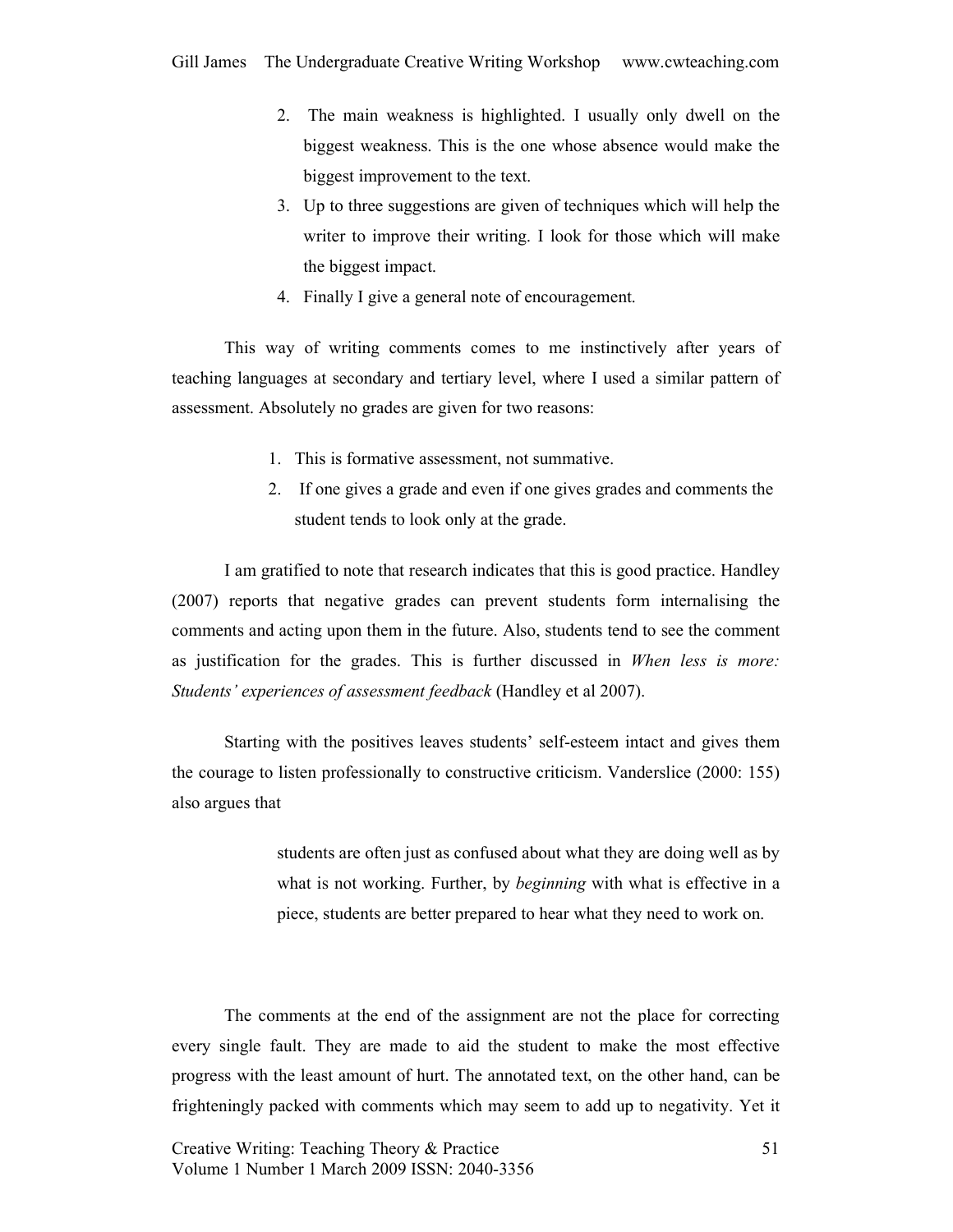would give a false impression to leave those out. Texts that are accepted for publication can come back as intensely marked, so this is a true reflection of what happens in the industry. It would also be wrong to allow the student to think that any unannotated part of the text was perfect. A fully deconstructed text will be more useful to the future writers, who may well look back at earlier work to test whether or not they are repeating earlier mistakes.

# Advantages for students

The workshop provides writers with an opportunity for meeting their readers. Stephanie Vanderslice argues (2006: 147) that in workshopping there are the

> the purposes as well as the best practices of this twentieth century phenomena, conclusions that are far too complex to begin to address and simple enough to contain in a four-word sentence: Writer, meet your Reader

The writer who presents work in a workshop has the benefit of finding out how a reader reacts to what they have written. The writing reader reads with more knowledge of the techniques used in producing a text than a non-writing reader. The creative writing course generally "affords the student the opportunity of comparing theories of how texts come into being with the actual experience of bringing texts into being." (Monteith *et al.* 1992: 4). Students are forming or measuring their work against ones that they believe already exist. That whole process further contributes to formation of more theory which can be used in the production of more texts. An undergraduate student involved in this process is already a researcher.

However, the readers students meet in the undergraduate creative writing workshop may not be the most natural. Even if they are admirers of the type of play being presented, they will read more critically and more objectively than the normal reactive reader. Chances are, anyway, the particular readers in any one group will have different interests from the writer. I can safely say that in all the groups I've taught in the Final Portfolio module, I've never had two writers who write exactly the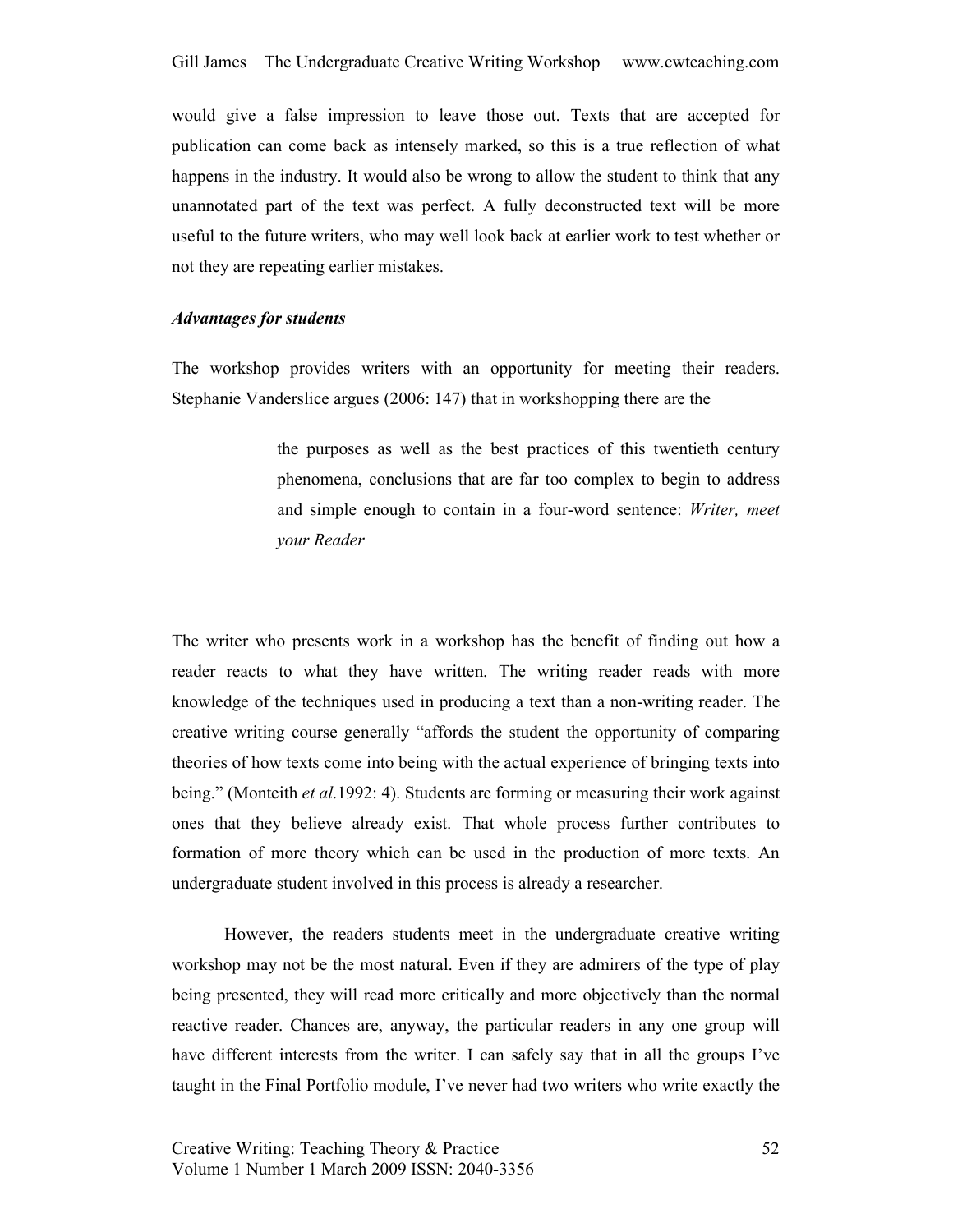same sort of material. Thank goodness. Yet even these supercritical, highly skilled students know what an ordinary reader expects; they were that creature for years and can usually plug in those eyes.

I actually make it part of my session to invite the writer who is being critiqued to ask for specific feed back. There may be a particular aspect of their work they are concerned about. Are they showing or are they telling? Does a particular nonconventional use of language actually work or is it just confusing for the reader? Is a particular plot point convincing? We start there. However, we always allow time for what else everyone has noticed. Sometimes, in dealing with the detail, the writer has overlooked a glaring flaw in overall structure. Conversely, sometimes changing a small detail can make a huge difference. We're careful also to mention what is working well and to try and unpick why it works. As we go along, we all learn from each other, the lecturer included. I've frequently seen something working or not working in a student's work and then been able to go back and address something similar in my own.

Writers start with a picture in their head. They write their story and hope that the reader gains the same picture. I encourage students to ask others in the group specific questions about the characters they have created. A really interesting test is to ask about what is not explicit in the text. For example, we may have read a piece of dialogue that does clearly show us that a young man is struggling with his relationship with his parents. We are given no details about his physical appearance yet if the piece is well written, the answer to the question "What does he look like?" may be strikingly accurate. The good writer has written with his / her in-depth knowledge of the character. They have really shown instead of told and seemingly by magic, other information has been carried across the ether. For poets, we might look at mood and emotion. This is a really useful exercise within the workshop – at any level. I happen to do it with my undergraduates.

## Some concerns

The creative writing workshop at undergraduate level is not without its problems. One may be the tutor's knowledge. We are four professional writers: two poets, completely different from each other, one of whom is also a playwright and translator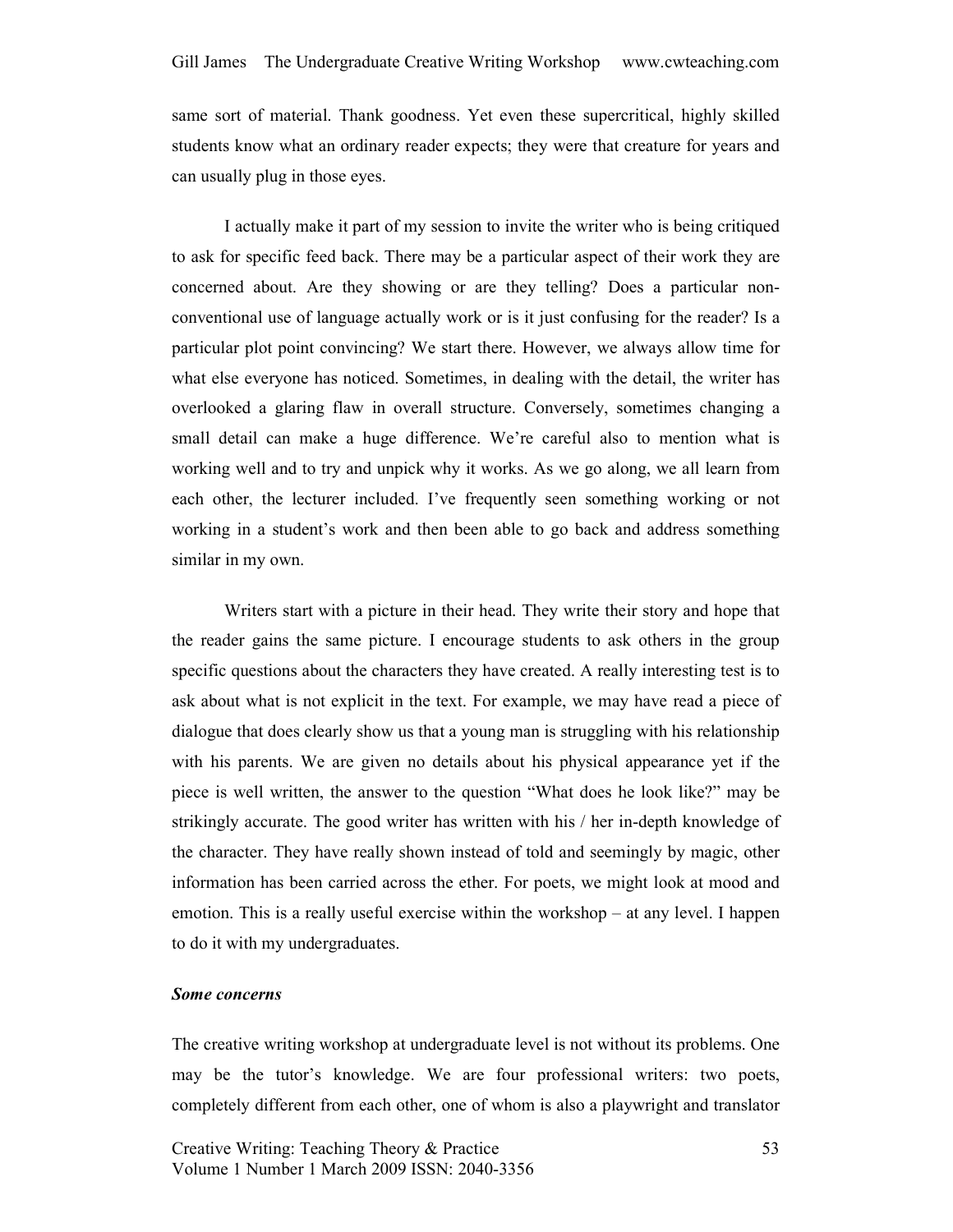and two fiction writers, one of whom specialises in writing for children and young adults. We also employ hourly-paid tutors who have influenced our students on earlier modules and so our students have met another playwright and another fiction writer. These tutors will be working with Final Portfolio students this year. It isn't our lack of expert knowledge that is the problem. We probably all know enough about the general principles of all writing to be able to offer advice and insights even about areas in which we don't write. If we're lucky enough to get a student who knows more that we do, there is cause for celebration. We can bring templates and frameworks from our own genre to objectify their reasoning somewhat. It only causes a problem sometimes in the students' perception: 'What would he know about poetry? He writes short stories?'

It is actually our expert knowledge which can be a problem: it can make us hypercritical in our formative marking and rather strict in our summative marking. We are also in danger of talking above the heads of our students. We are all graduates, with up to three degrees each, and writing professionals with years of experience. Our students are undergraduates with limited life-experience in most cases and usually also limited writing experience. This considered, they are actually doing rather well.

 Occasionally – and it is really only very occasionally in this particular workshop – a student will become defensive of their work. It is quite hard to receive criticism of work that you have done your very best with, which you have thought out carefully and which you know so well. Every word, you believe, has been put there for a specific purpose. The student may realise that the feed-back makes sense, but nevertheless want to apologise for their weakness or oversight. Reactions may therefore range from "Oh, no, I always do that!" through "If you'd read the earlier chapter, you would already know he was in his mid-twenties." to "Well, you see, I'm trying to make every line have the same number of syllables." It is best to train the students out of this. We begin this process in our workshopping in earlier modules. Some critique groups actually opt to have writers remain silent as feed back is given. They are sometimes even asked not to defend or explain their work at all at the meeting, but to go away, think about it, perhaps produce a new draft and bring that back to the meeting. I personally don't do that unless the students ask for it. I prefer a slightly less formal atmosphere. However, often students will present the amended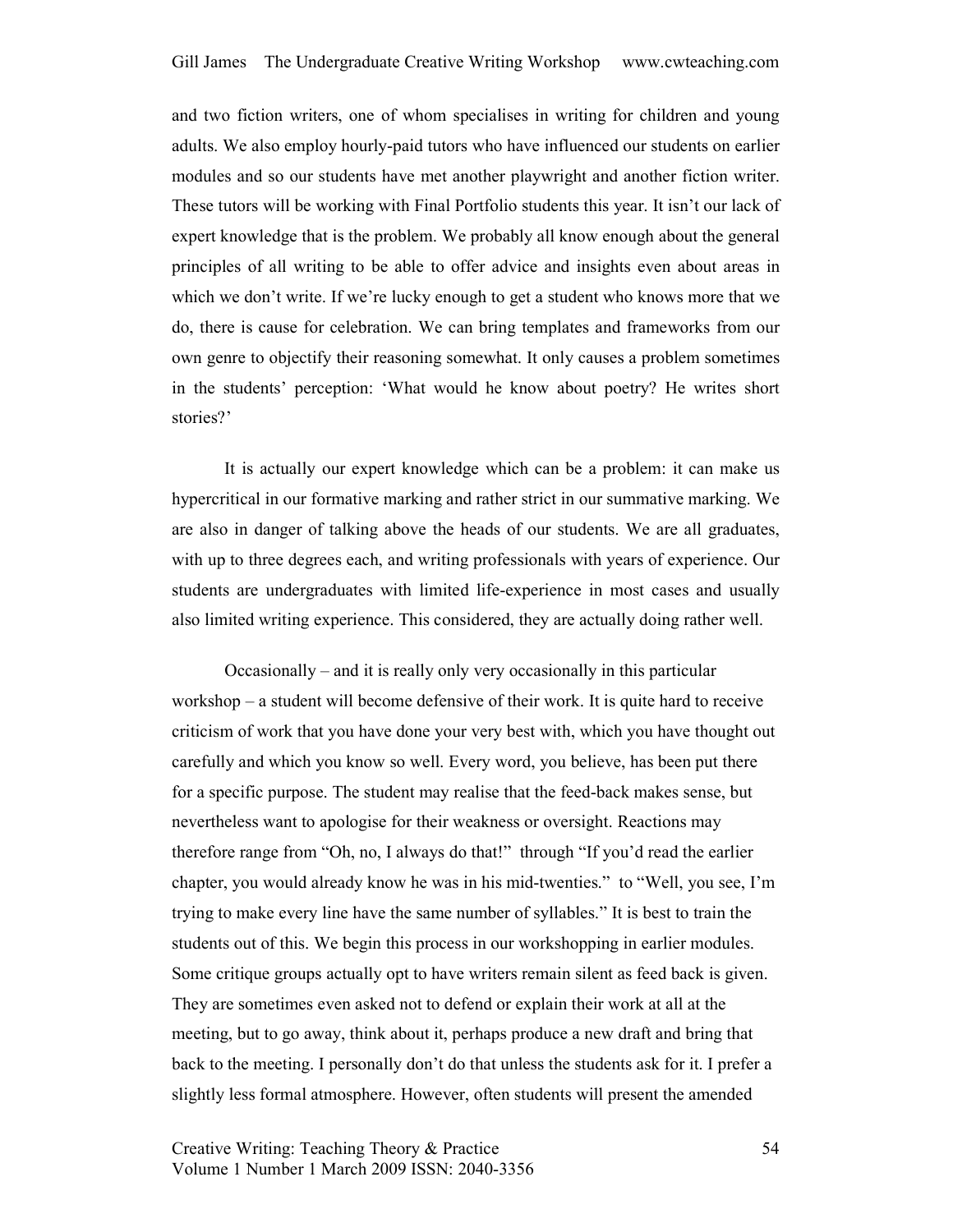work again later. Other members of the group are pleased to see how their comments have been applied.

 Students do not always necessarily feel comfortable about giving feedback to peers, even when they are now in their third year of doing this. Are they expert enough to comment? How will their classmates react to what they say? What might the tutor think of what they are saying? This then produces a question for me: Should I, as a tutor, dazzle and inhibit them with my knowledge? After all, they pay their fees to access that knowledge. On the other hand, perhaps one of the ultimate purposes of this particular seminar is to encourage independent reflection on creative work. I therefore sometimes invite my students to comment first, sometimes I comment first or I allow the writer to comment first. If I go first, I really talk them through the written comments mentioned above – the positive first, the not so positive next, and then the advice. I then allow the other students to comment, finally going through any of the nitty-gritty annotations not mentioned already, but emphasising again the positives. Some will still find this a little harsh and just one or two will find it not harsh enough. The trick then is to adapt according to the student. ..

 The words "I like" and "I don't like … so much" are often used in the workshop and if they are used with their literal meaning, they have no place there. Hopefully these are euphemisms for describing what has been successful or not in a text. Personal opinion is fine, but used in this context, it must be justified as it would have to be in any academic essay. In any case, most members of this workshop are reading as writers and are partly deconstructing the text, using a discourse associated with 'explication de texte' or close reading. It really is more about appreciating than liking. A critical reader can appreciate the appropriate use of skills and techniques employed in the production of texts they do not enjoy as a natural reader. There is the danger, however, that the members of a particular critique group, and indeed, members of a whole community of writers, may become set upon only accepting certain forms and theories of writing and may reject anything but that which conforms to this theory. They may overlook the brilliant and innovative which shines out beyond any personal opinion which is too theory bound.

We do not mark the final assessments of the students we teach. This has the added advantage that we cannot become embroiled in discussions about what grade a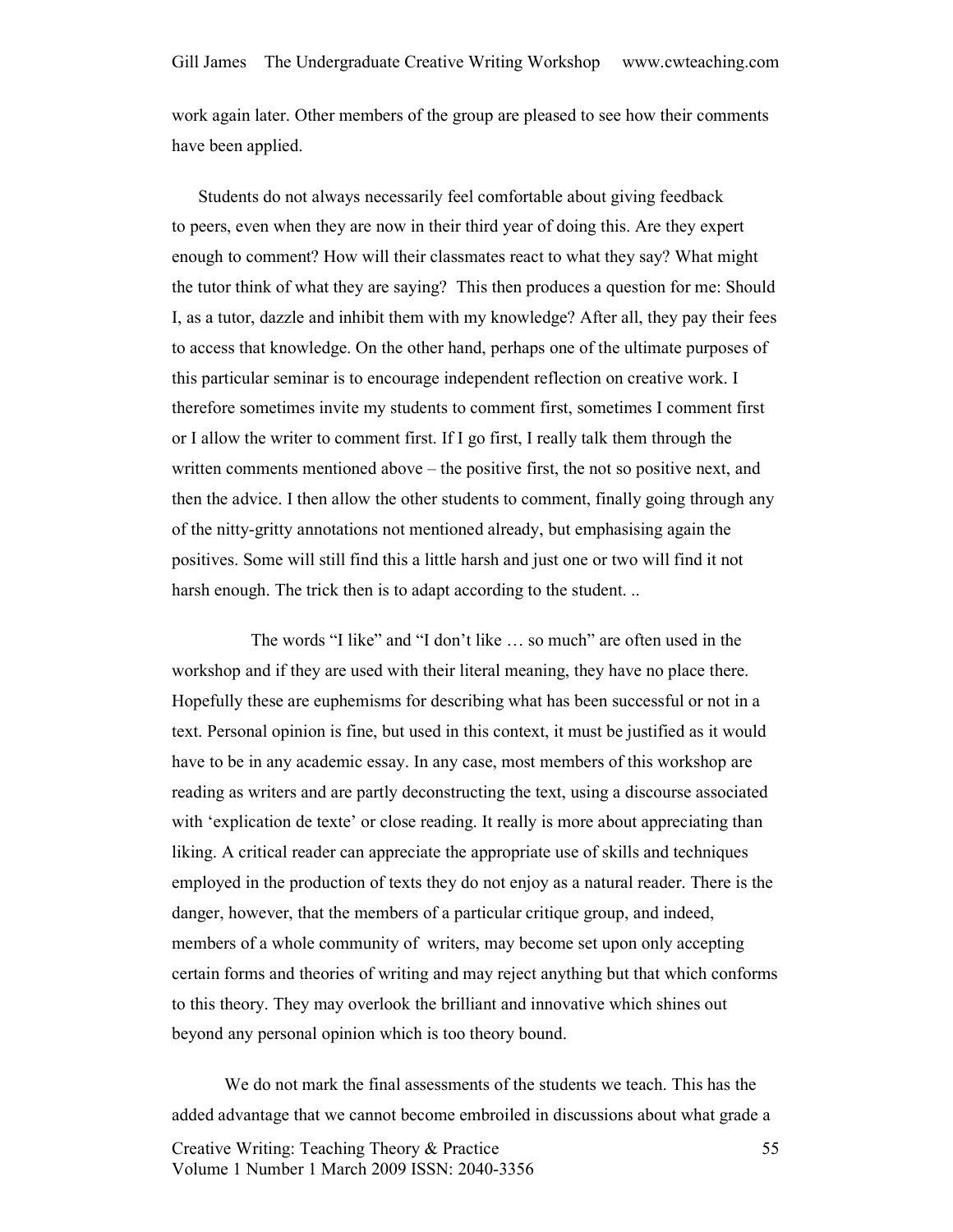piece of work might achieve. It is our task, week by week, regardless of amount of natural talent of the students within our care, to facilitate the optimum progress in their writing. As we have seen above, it is healthier, anyway, not to give grades for formative assessments. This is all very convenient. A more important truth, however, is that it is actually impossible to remain objective once one has already seen a text. We may recognise that Character  $X$  is now more rounded, but, as we have met him before, and know a considerable amount about him, it is certain that we are actually applying some theory of characterisation rather than encountering him as natural reader would. As a professional writer, I also enjoy giving comments about the others' work and receiving feedback on my work within a circle of committed, supportive peers. I make it my practice now also to share a text with another committed reader or reader / writer before I send it out for publication. This reader has never seen my text before. I encourage my students also to do this. Before they commit the final piece for assessment, they should show it to someone form another group who will be honest with them.

If one gives a lecture to fifty students, one should expect to meet a range of abilities and expectation. When one has a tutorial workshop group of four students, surprisingly there is also a range of abilities and expectations. There are often very talented writers within the group and some who struggle. It is our task to help the writer to progress, whatever level they are currently at.

 We do balance the members of each group of four in other ways also. There is always a gender balance as far as is possible, taking into account also the gender of the tutor. This module lasts two semesters, so the groupings are rearranged for the second semester. Each student is with different students and different tutors in the second semester. As far as possible, we arrange contact with four tutors – two who mark their work and two who facilitate the workshops. The final projects on which the students embark can only be second-guessed by us, but we deliberately steer away from having four students in one group who are likely to want to produce the same type of work. There is also a variety of talent, motivation, and individual progress to date within each group. So, there are at least six points of difference between students within each group. This keeps the facilitator on their toes, yet is quite healthy in

Creative Writing: Teaching Theory & Practice Volume 1 Number 1 March 2009 ISSN: 2040-3356

56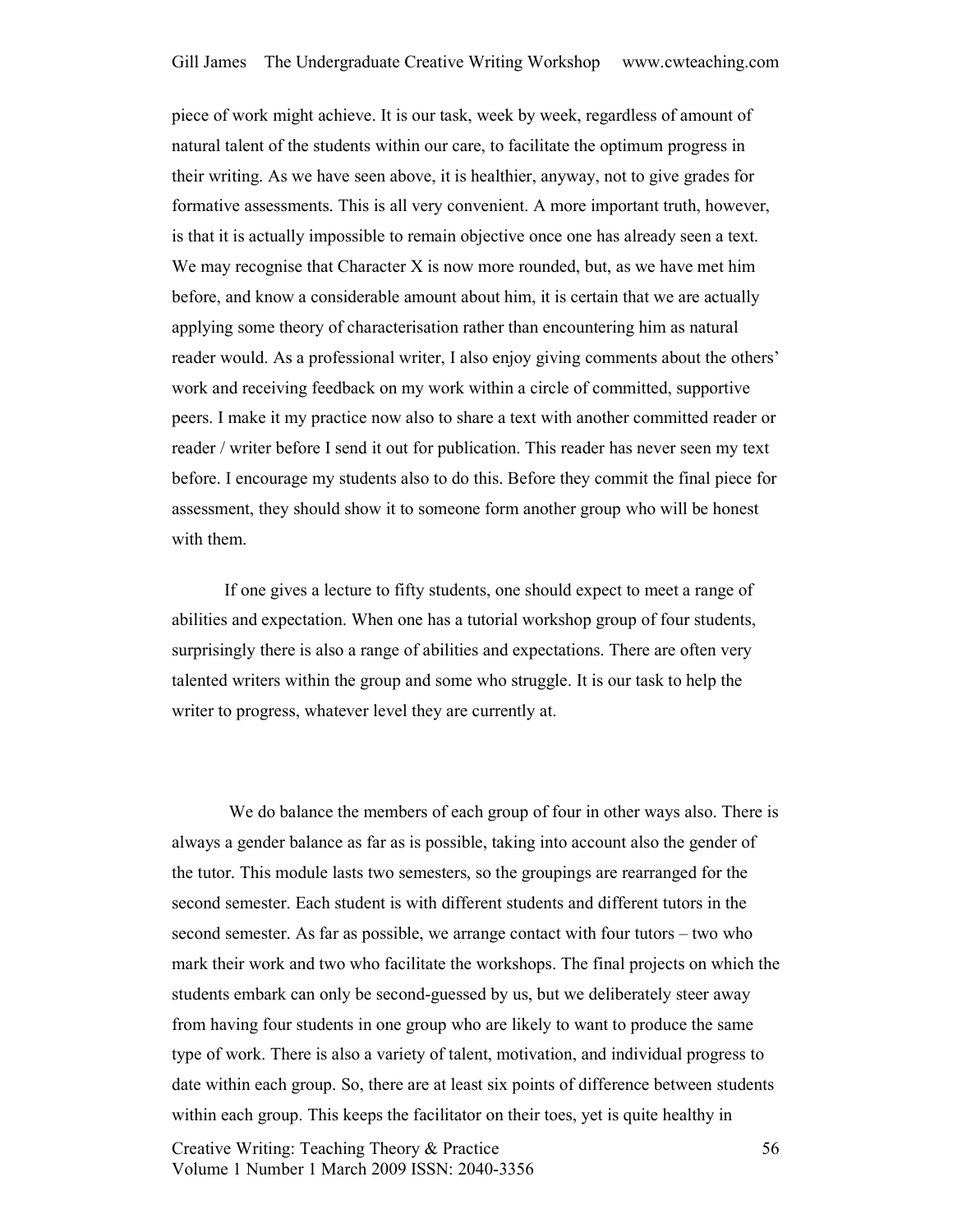offering the student variety. By looking at and listening to the feedback of others on work which is not of their genre, students remain less theory bound. The tutor needs to be aware of the six concerns of each individual within the group, however, and not allow a student to become overwhelmed, frustrated or bored. In order to ask questions which stretch the individual student just enough, I need to know the students well.

When looking at very personal material like this, we could sometimes find students expecting us to act as counsellors. We actually do not have those skills, beyond what any competent teacher who happens to also be a Personal Tutor has as part of their job. The key is to know how and when to direct any stressed students to the appropriate support divisions within the university. We rarely meet such problems in Level 3 possibly because if we meet them at all, it is in Level 1, in our Introduction to Creative Writing where we use autobiography as content. At this point we give the option of avoiding painful memories, advise responsibility for one's own feelings, and again point any students who feel that they have unearthed something which is emotionally too demanding to appropriate support bodies. It is crucial to be absolutely clear about this.

#### Some further thoughts

There may be a danger that the workshop can lead to a uniformity of text which ultimately leads to the death of literature. Katharine Coles warns of this fear (Coles 2006: 8). The perfect workshop story may become boringly formulaic and prevents other more interesting texts from shining out. However, surely the purpose of the workshop is not to be a marshal or act as a gatekeeper of texts on their way towards publication, but rather to offer a training ground for students to become their own best critics. They learn when to take advice and when to leave it, when to rely on their own now finely-tuned intuition and how to ask for insights efficiently when they are too close to a text to see either its faults or it strengths.

An interesting question also is who should teach the workshop? Professional writers can obviously write well. Often, however, they cannot articulate how they manage to do that, nor understand how others cannot, nor remember their own first faltering steps. We are back again with the over-qualified expert who is in danger of going above the head of the student. Perhaps, then, it should be the creative writing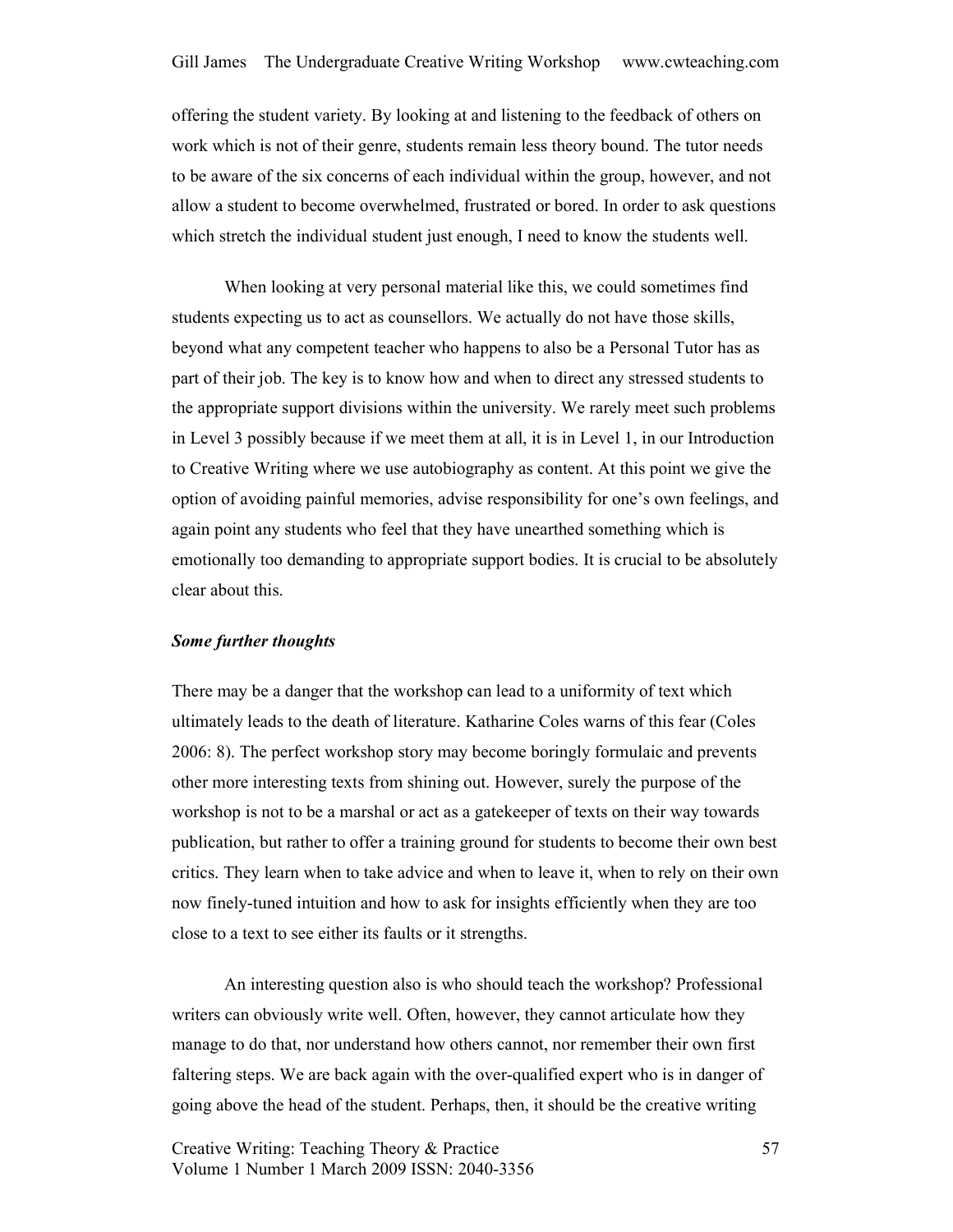academic, who has probably gone through a similar process to the student.. They have learnt to look at the writing process critically and have something to offer their students. However, their expertise may come into question. If they are so good at writing, why are they not churning out best-sellers and earning a lot more money than they would in academia? So maybe it's the expert teacher who should facilitate the workshop. They would probably do it well, but what are they actually teaching and with what authority if they do not have the critical or creative expertise of the other two characters? Probably those facilitating undergraduate creative writing workshops are a mixture of all three characters and actually need to keep them in balance. At this point we can come back to the question of why the competent or even talented writer is working in academia. Maybe they are pushing some boundaries which go beyond the commercial, and maybe this, anyway, is part of the function of a university.

The material with which we are dealing in a creative writing undergraduate workshop is substantially different from that which our students meet and engage with in English Literature courses. Their agenda in looking at that material also tends to be different form the one they have in their English Literature classes. This leads to a different way of being in this type of seminar. Robert Miles (1992:40) describes this:

> The members of the seminar will find themselves involved on several levels: the group collectively, comes to a view; each individual is involved in a similar project; each member of the group has invested their own sensitivities in their work. All three levels of involvement will come into play as the group decided whether or not the ending works. At the same time, because it is their own work, creative writing raises in an acute form the issues of authority and ownership. (40)

Miles further argues that partly because of this, a feature of the creative writing workshop is that the tutor loses some of their authority. They become, instead, a fellow professional helping the writer whose work is being scrutinized to perfect their text. It's an intense process and justifies the word "work" in its label.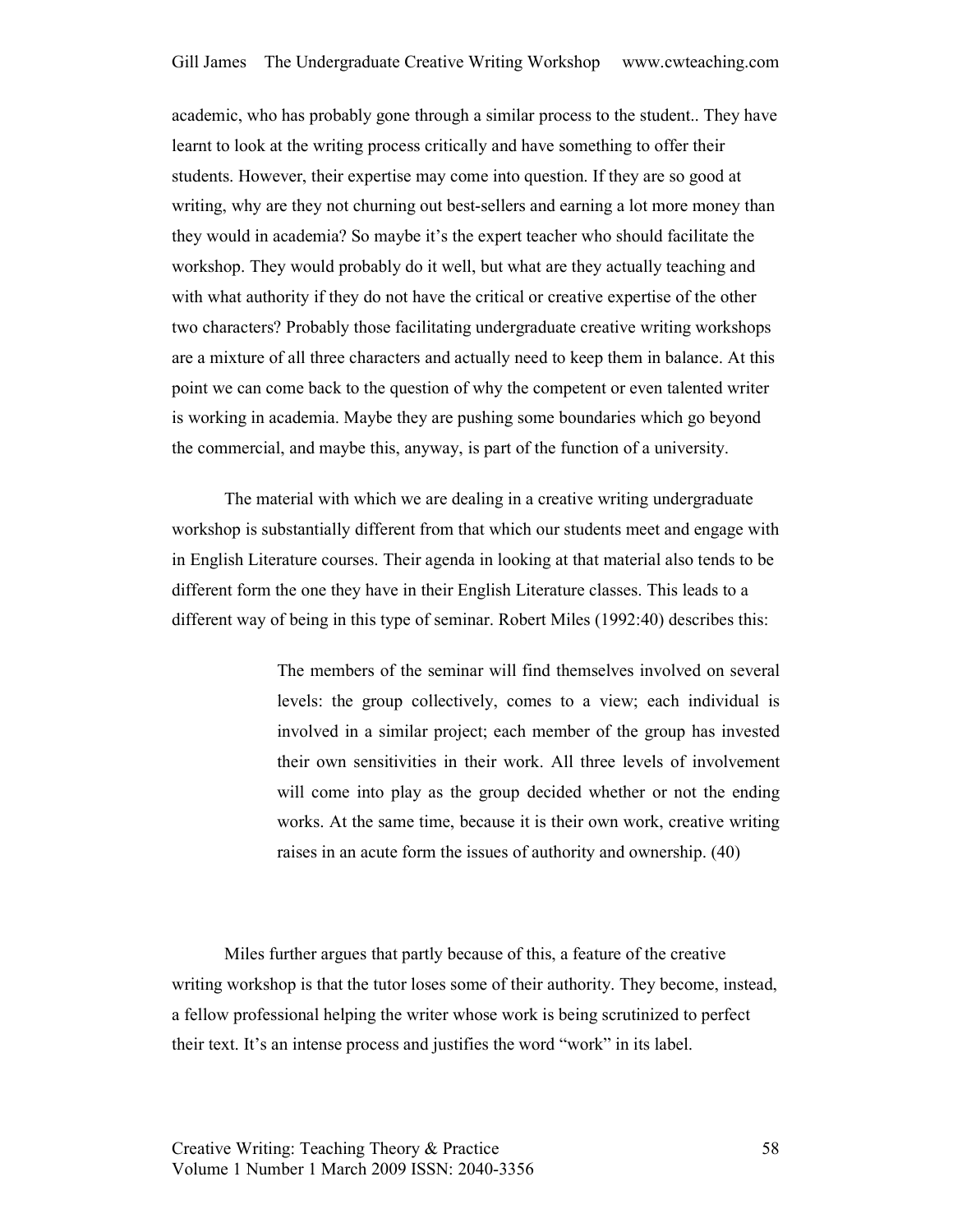# Some strategies

In view of some of the problems and concerns outlined above my colleagues and I have introduced certain procedures into our workshops. From the outset, in our Introduction to Creative Writing, these procedures are negotiated with the students. Of course, the tutor can suggest ideas, and mention what has worked in other workshops. Ideas generated between students and tutors have included thoughts about:

- how compulsory participation should be
- how participation is defined can it mean just sitting and listening?
- commitment to the process
- how work might be shared
- how comments are never personal
- the logistics of sharing work

It is extremely useful to have a list like this. If the workshop is not running well, you can remind the students of what they have negotiated and that this is what they chose to do. If it still does not work, it may be time for renegotiation. By the time a student reaches our Level 3 Final Portfolio class, they may have worked in a variety of workshops with a variety of students and staff. In addition, they move on as workshop participants. It is always, therefore, advisable to renegotiate workshop etiquette at the beginning of any module which contains a workshop element. This is still true at Level 3, especially in a module which is delivered entirely as a workshop. However, it will probably never take as long again as it did in that first Level 1 class.

A very firm set of workshop rules, however, might be quite daunting for a Level 1 student, who has never taken part in a creative writing workshop. There is a case for teaching them workshop skills. This would include some focus on the process and allowing them to unpick it themselves. We should ask them what the purpose of the workshop is. We can make them aware of its advantages and how to maximise these. We can point out its disadvantages and how to combat those. We can teach them how to give constructive feedback and how to receive and react to that feedback. We can ask them to work individually, then in pairs, then in smaller groups and finally in a full workshop. There is certainly enough content in doing this to fill a complete module, and one which should appear early on in a Creative Writing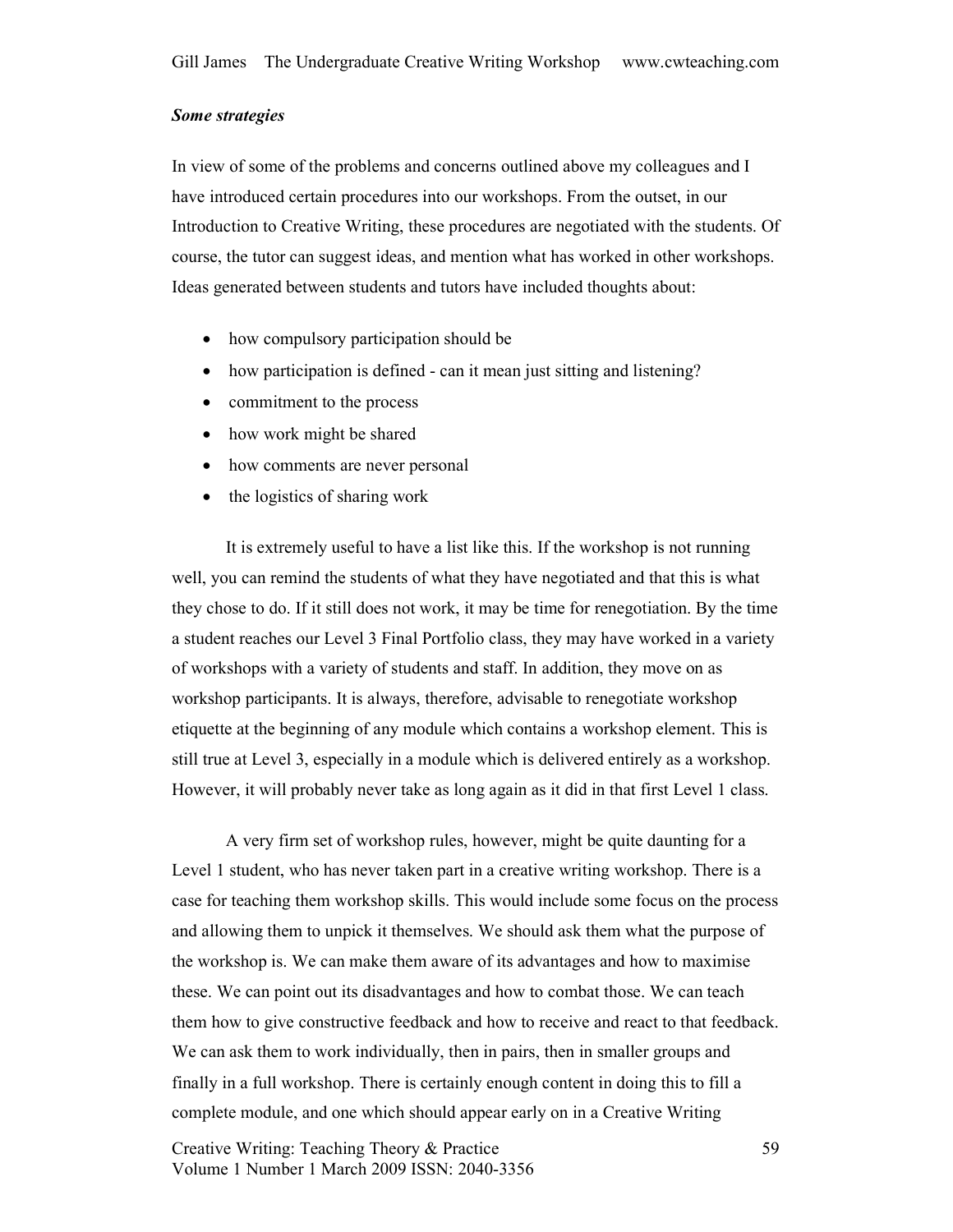programme. It is possible that the best time to negotiate rules for a practical workshop is at the end of one of these introductory modules when the student is aware of all the issues.

The workshop, if well facilitated, is such a valuable learning tool that not a second should be wasted. Yet life happens. The buses stop running. The printer breaks down. Students fail to turn up to class or fail to submit work on time for all the best reasons. Yet the others are there and raring to go. They must be offered something. I encourage students to bring along anything else they would like us to look at if there is time. It may mean they have to read out instead of everyone having a copy, but, depending on where you're teaching, it may be possible to run to a photocopier or project the student's work from a memory stick. I also have a creative writing or editing exercise with me, just in case, but have rarely had to use that, and indeed usually only in response to students asking me to show them how I edit, rather than as a stop-gap.

There is always the option, as well, for students to talk about what they have been reading. I offer this to those who should be sharing work but who haven't managed to do so. Writers do have to read – except for a handful of very experienced ones who do not want to be influenced by other writers – and our students are not that experienced yet. Indeed, we expect an annotated bibliography to accompany our assessed assignments. Sharing reading is a very valid workshop activity.

Having something for the first few minutes of the seminar workshop and after the break – we always take a comfort break in any seminar of two hours or more  $-$  is also essential. I use that time to ask students how everything is going. We sometimes discuss what they are reading. We all source and publicise suitable competitions, publishing opportunities and readings for our students. Students at all levels are in the habit of looking out for literature about such opportunities as they arrive. If I have work to give back that we are not going to be looking at during the session, I give it back at that point. Students can read my comments and digest them and ask questions then or at the end of the session. All of this creates a busy, work-focussed atmosphere right from the beginning. We start at about seven minutes past the hour, or when it looks as if the majority of students are there and settled whichever comes first. Latecomers are inevitable, but they sneak in quietly and join in promptly.

Creative Writing: Teaching Theory & Practice Volume 1 Number 1 March 2009 ISSN: 2040-3356

60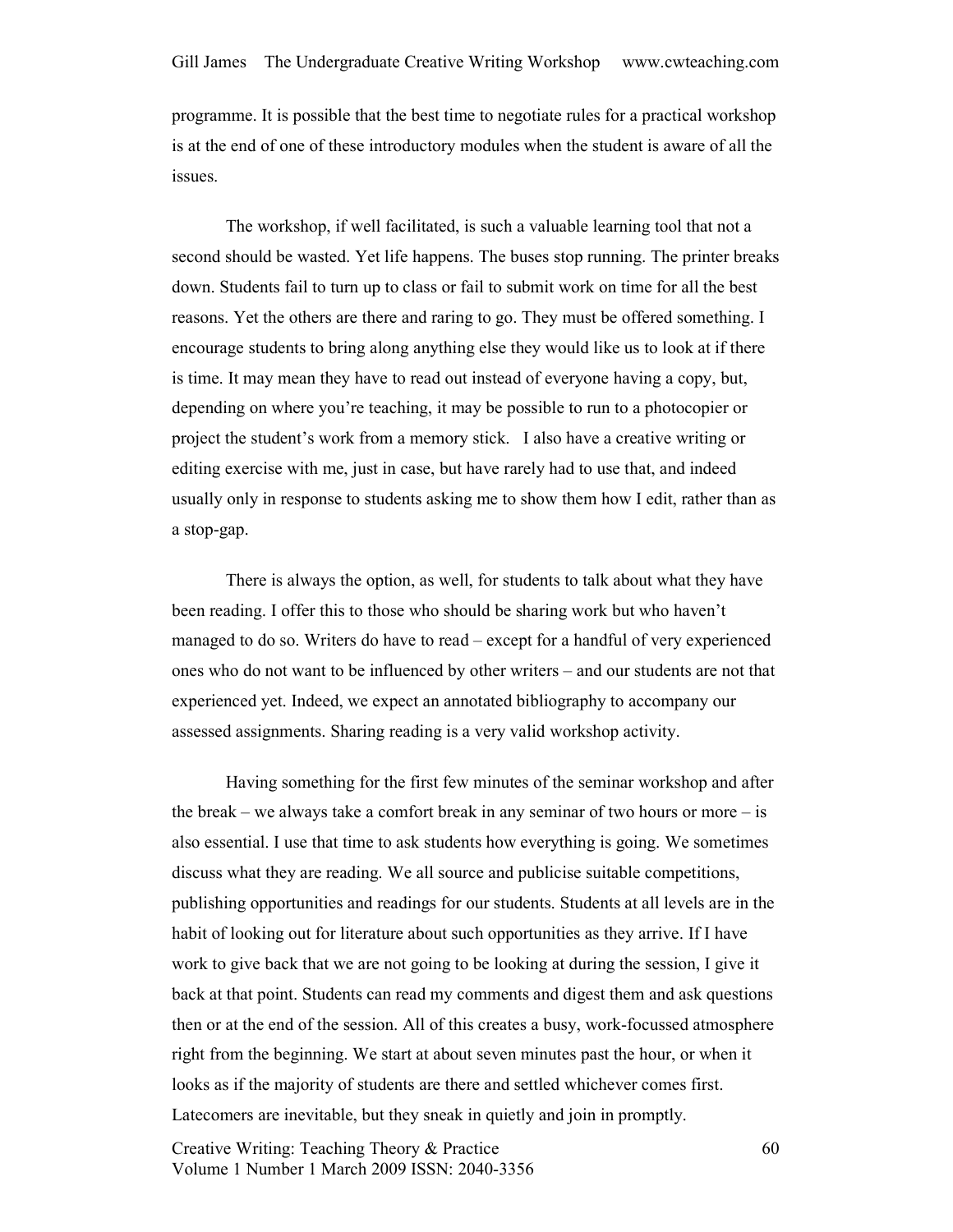We are quite fortunate on our programme of English and Creative Writing to have mainly deep learners. Few of our students are interested only in getting a degree. They want to learn as much as they can about writing. They have chosen the university route to do this. They tend therefore to take the creative writing workshop seriously. By the end, many of them are relying more and more on their own inner critic. They take part in the dialogue that exists between writers. They listen carefully to what other writers say about their work. They weigh up all the advice they are given. They take particular notice if three or more people say the same thing, especially if it is about something they are not in such a good position to be able to judge for themselves. They then use their own judgement to decide exactly what to do with their own text. They have started to develop a skill which they will now take years to perfect, a skill which is an essential component of being a writer.

Gill James is a Lecturer in Creative Writing at the University of Salford. She teaches on the BA Dual Hons in English and Creative Writing and on the MA in Creative Writing: Innovation and Experiment programmes. She writes for children and young adults. As a former languages teacher she has a strong interest in creative writing in other languages. Her research interests include the Young Adult Novel, textuality, use of Web 2.0 in creative practice and creative process."